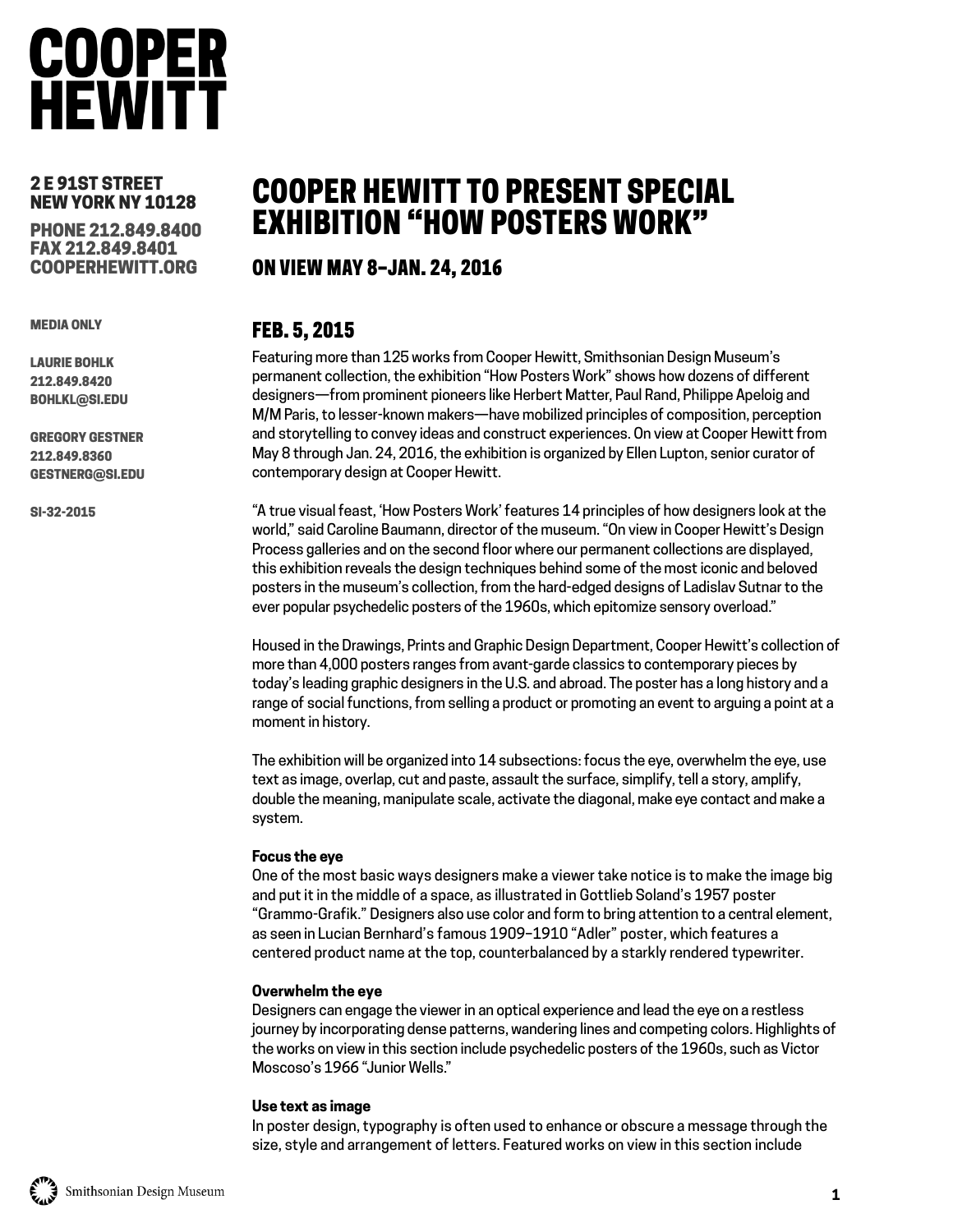# **COOPER<br>HEWITT**

Michael Bierut's 1999 poster "Light/Years" and Josef Muller-Brockmann's 1959–1960 poster "Der Film."

#### **Overlap**

Designers use various techniques to conjure illusions of depth within the flatness of twodimensional space. The most basic technique for simulating depth is to overlap two or more elements, as seen in Paul Rand's classic 1951 poster "Dada," which creates a rudimentary sensation of depth as black letters float in front of white ones. A similar technique is used in a more elaborate way in Felix Pfäffli's 2013 poster for the Weltformat Poster Festival (Lucerne, Switzerland).

#### **Cut and paste**

Splitting images apart and combining bits and pieces to create new meaning is central to the design process. Ladislav Sutnar isolated photographs against bold patterns and flat fields of color, transforming halftone images into tightly contained illustrations, as seen in his 1958 work "Addo-x."

#### **Assault the surface**

To focus the viewer's attention, designers may bend, burn, melt and vandalize the image to unlock its power. Examples in this section include Fritz Fischer's 1973 movie poster for *Die Zartlichkeit der Wolfe* (*The Tenderness of Wolves*) and Saul Bass' 1961 ad campaign for Otto Preminger's film *Exodus*.

#### **Simplify**

Designers often simplify an image in order to direct attention to a message or product. In Waldemar Swierzy's 1973 film poster for *Midnight Cowboy*, the simplified image focuses attention on the figure's full, ripe lips while blocking his other features.

#### **Tell a story**

Visual narratives inspire viewers to ask, "What just happened?" or "What will happen next?" Featured works in the section include two posters created for the U.S. Office of War Information during World War II, which tell the same story from different perspectives. Anton Otto Fischer's poster "A Careless Word" (1942) depicts a lifeboat loaded with distressed and wounded sailors pulling away from a burning ship. Frederick Siebel's "Someone Talked" (1942) pulls viewers even closer into the story, bringing them eye to eye with a single sailor who reaches out to them from the dark water just before drowning.

#### **Amplify**

Designers may use arresting images and provocative language to communicate the urgency of a message. Lowercase letters can seem calm and conversational, while uppercase letters can project anger or agitation, as seen in **"**No War" by an unknown designer, circa 1980. Images of screaming mouths can trigger visceral, embodied responses in viewers, as in Art Chantry's 1982 "Ready for War" poster.

#### **Double the meaning**

In order to create humor and tension, designers build multiple meanings into a single image. This section includes Wiktor Górka's 1973 poster for *Cabaret*. Górka, a leading participant in the Polish School of Poster Art, created a swastika out of dancing legs to promote the Polish release of Bob Fosse's famous film.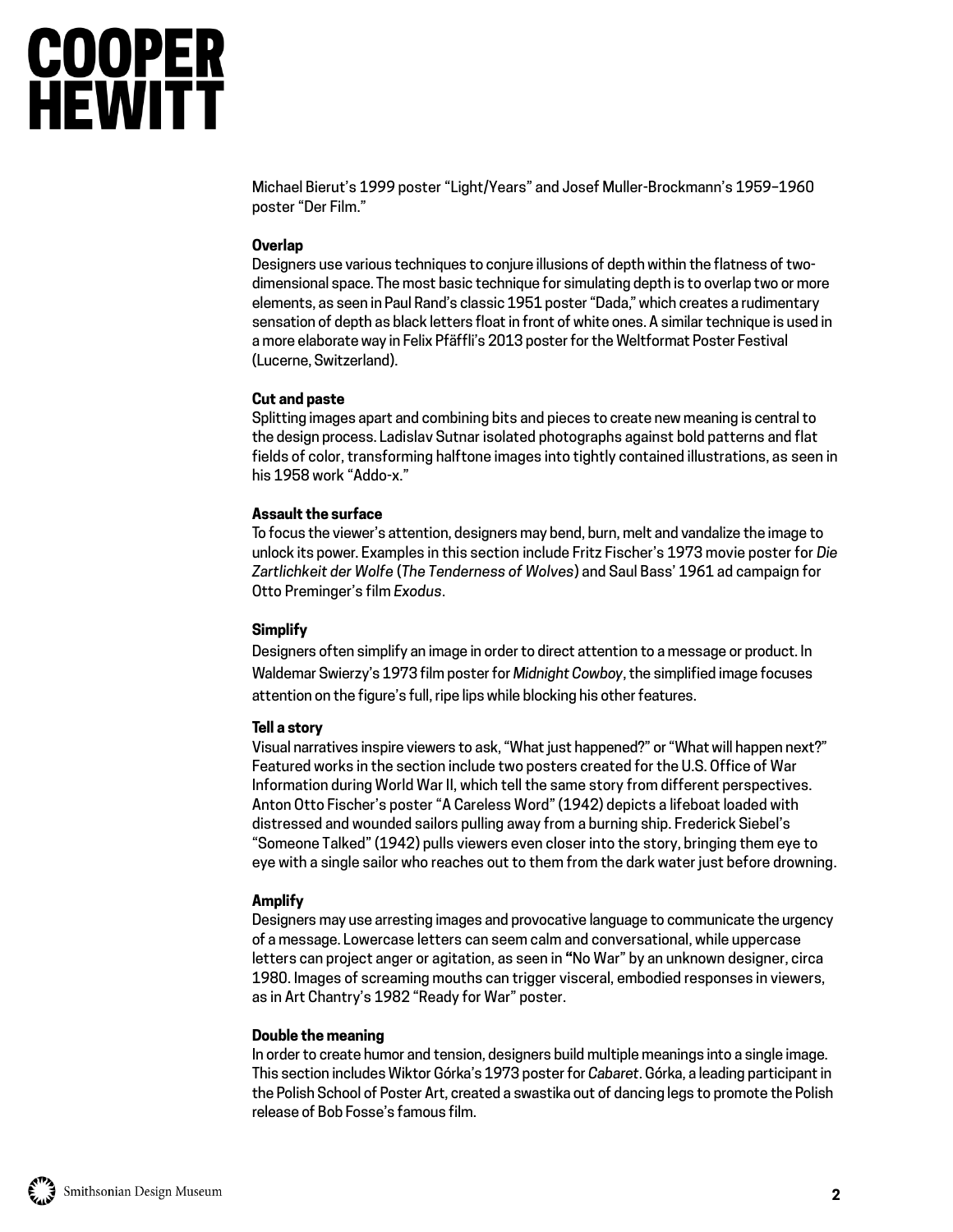# **COOPER<br>HEWITT**

#### **Manipulate scale**

Designers often exaggerate scale differences in order to amplify the illusion of depth or create visual tension among the elements of a composition. Featured works include Jacques Delisle's 1970 movie poster for *L'Initiation*, which uses a large head to establish a point-of-view character and smaller elements to suggest thoughts, memories and actions.

#### **Activate the diagonal**

Diagonals help the eye cut across the surface and penetrate its depths, as illustrated in the 2008 poster "Jonathan Jones," in which designer Mark Gowing used angled text to create three-dimensional letterforms.

#### **Make eye contact**

Graphic designers intuitively grasp the emotional draw of eye contact and the human brain responds to images of eyes, even when they are hidden or distorted, such as in Richard Avedon's 1967 "John Lennon" poster. A face can emerge from minimal ingredients, as evidenced in Paula Scher's 1994 poster for "Him" at The Public Theater.

#### **Make a system**

Designers create a system of colors and forms to create a recognizable identity and address spatial relationships among visual elements. Visual systems allow for uniformity and change, repetition and variation. A contemporary example by Experimental Jetset showcases a system created for the Amsterdam concert venue Paradiso in which the designers cut holes into each poster to allow the surface underneath to show through.

#### **Exhibition Catalog**

The exhibition will be accompanied by a 224-page catalog, published by Cooper Hewitt, which serves as a rich primer in visual thinking and demonstrates how some of the world's most creative designers have mobilized design principles to produce powerful acts of visual communication.

#### **Visitor Experience**

To increase accessibility, visitors can explore the collection on seven digital tables throughout the museum with the Collection Browser. The largest tables allow up to six users to simultaneously explore high-resolution images of collection objects and select items from the "object river" that flows down the center of each table. Visitors can zoom in on object details and learn about its history and related objects, which are organized by design theme and motif. Visitors can also draw a shape that will bring up a related collection object or try their hand at drawing simple three-dimensional forms.

#### **Shop**

SHOP Cooper Hewitt will carry exclusive posters in celebration of the exhibition.

"How Posters Work" is made possible by major support from Adobe Foundation.

Additional funding is provided by the Consulate General of Switzerland in New York and the Dutch Culture USA program by the Consulate General of the Netherlands in New York.